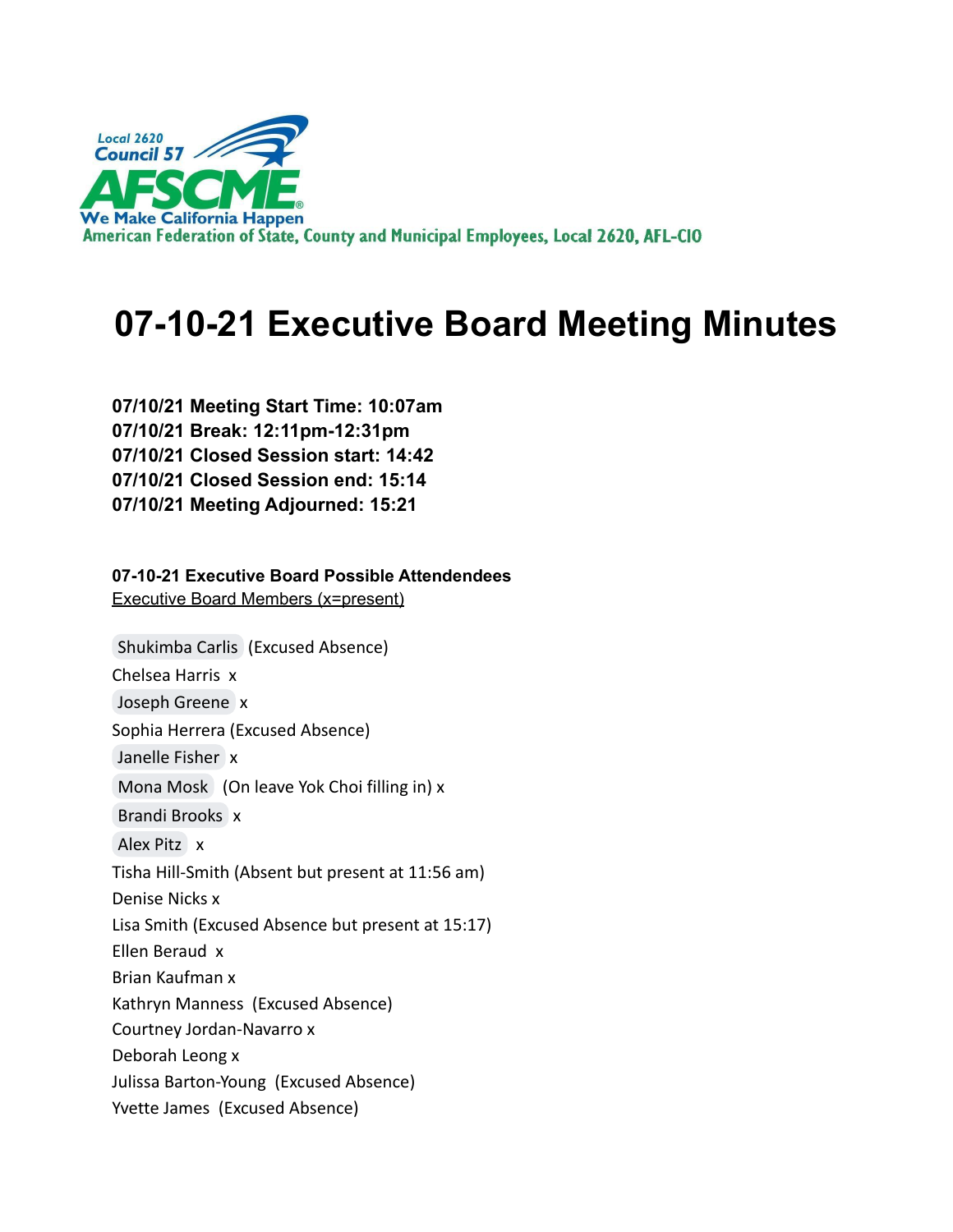[Willow Saloum](mailto:w.saloumpsy.d@gmail.com) x Hassan Juma-Ramadhan x Inesita Arce (Excused Absence) Xochilt Martinez x Katy Deaton (Absent) Lauren Moore (Excused Absence but present at 15:16) Ashley Massimino (Excused Absence from 10:00-13:30)

Business Agents Rafael Garcia x Rafeal Serrano (Absent) [Al Austin](mailto:al.austin@ca.afscme57.org) x [Juan Vazquez](mailto:juan.vazquez@ca.afscme57.org) [Cliff Tillman](mailto:cliff.tillman@ca.afscme57.org) (Absence Excused)

**Guests Present:** [Wanda Wullschleger](mailto:wanda.wullschleger@afscmelocal2620.org) (Trustee), Katie Davis (EDD), Victor Pacheco

**Executive Board Members Absent:** Shukimba Carlis, Sophia Herrera, Yvette James, Julissa Barton-Young, Inesita Arce, Lauren Moore, Lisa Smith, Kathryn Manness, Katy Deaton, Tisha Hill-Smith \*\*Many executive board members were entering and exiting the meeting throughout the duration of the meeting. Most of which were excused absences.

- I. Call to order/Attendance/ Quorum
- II. Review of Agenda
- III. NDI/SDI Presentation
- IV. Approval of Minutes
- V. Reading of Correspondence (As submitted by Yok Choi via email on 07-07-21)
- VI. Officers Report
	- a. President
	- b. Northern VP
	- c. Southern VP
	- d. Treasurer
	- e. Secretary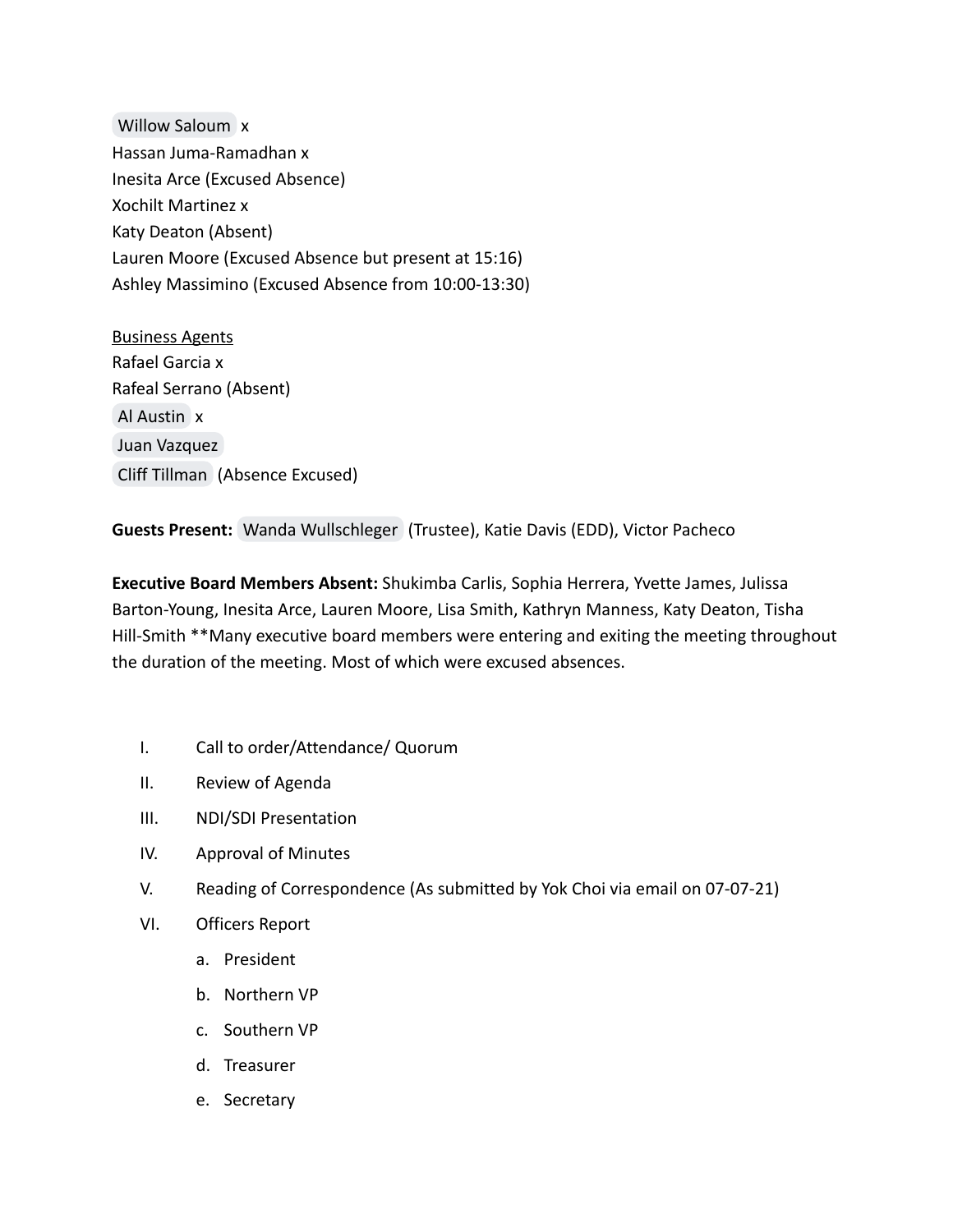### VII. Staff Reports

- f. Senior Business Agent
- g. Administrative Operations
- II. Old Business
	- a. Joint Labor Management Meetings "Specifically, filing an unfair labor management charge for failing to meet. Alex says LPAs get cancelled on, CDCR cancels on us regular and fails to provide required reports, such has injury reports, vacancy rates, etc." (Victor Pacheco)

### I. New Business

- a. Regional Map (Chelsea Harris)
- b. Constitution Committee update (Janelle Fisher & Brian Kaufman)
- c. Plaque for Christy Crespin (Yok Choi) (postponed to the next executive board meeting due to Yok having internet issues and a lack of quorum)
- d. Professionalism (Julissa Barton-Young) (Absent and will be postponed to the next executive board meeting agenda)
- e. Head count of who will be attending the November Executive Board Meeting in person (Sophia Herrera) (Absent and will be postponed to the next executive board meeting agenda) Joseph Green requests an email is sent regarding this issue as well. If Sophia needs to this can be removed if she no longer needs to present to the entire board. The November meeting is scheduled to be held in Northern California.
- f. Update from Constitution Committee (re: changes made to the Constitution last term, and what the next steps are to ratify said changes). Duplicate item of b
- g. Virtual Convention/Large Occupational Meeting (Constitutional) (re: planning, recruiting a committee; if not committee members, possibly discuss postponing later in the year, or consider canceling). Planning needed to start in March 2021. Being virtual allows some flexibility in planning. Our Zoom account can accommodate this event. Tisha Hill-Smith suggests we postpone until due to lack of time to plan for a September event. Tisha Hill-Smith also questioned tracking attendance and union leave. Al Austin suggests we consult with AFSCME International regarding canceling the convention due to COVID as it is constitutional. Joseph Green suggests we start planning anyways as we wait for a response from AFSCME International. Chelsea Harris will consult with AFSCME International and report back to the Executive Officers.

#### II. Board Reports

a. Occupational Chairs: (Some of these positions are vacant)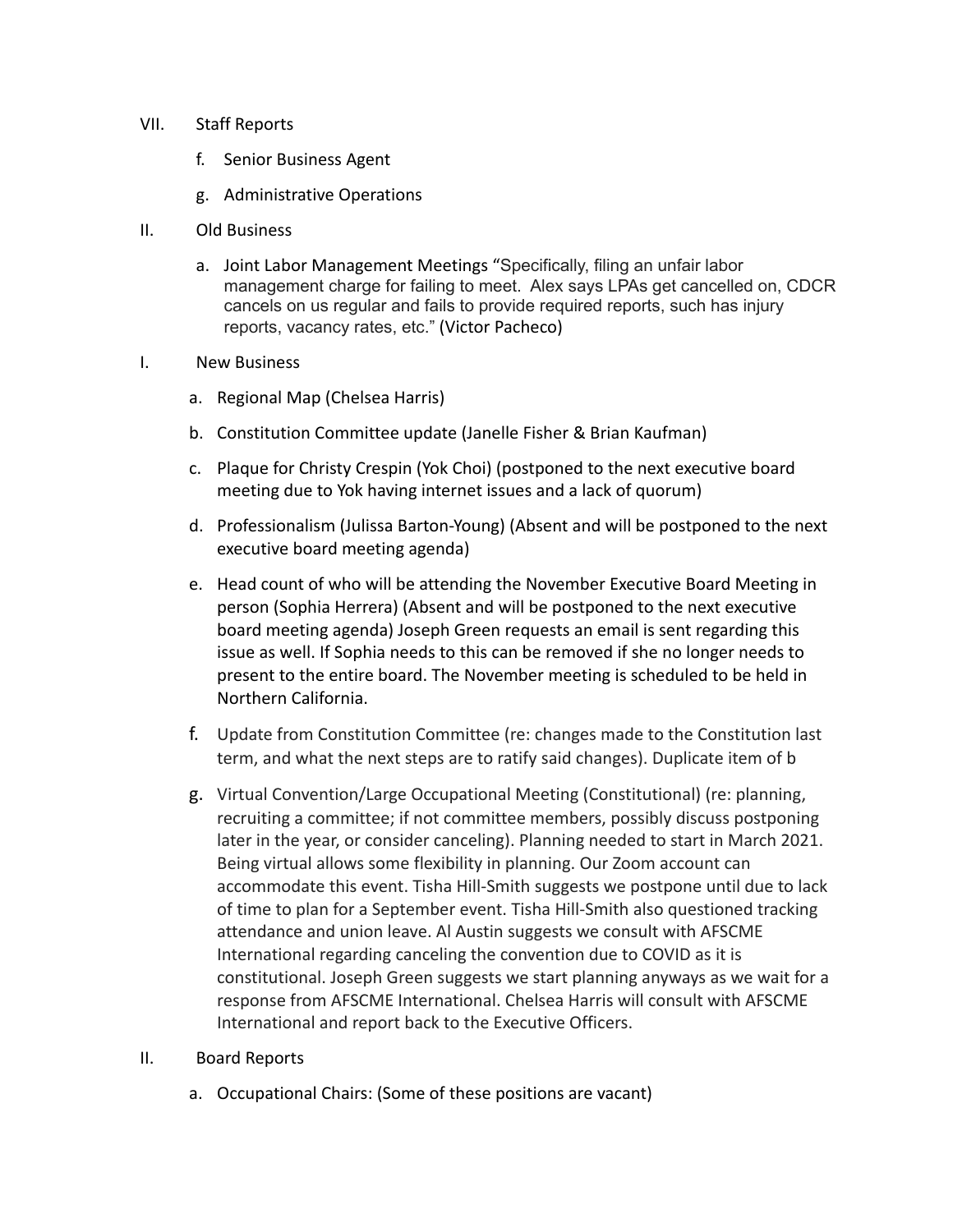- i. Chaplains (CHOC)
- ii. Dietitian/Nutritionist (DNOC)
- iii. Individual Program Coordinators (IPCOC)
- iv. Licensing Program Analyst (LPAOC)
- v. Pharmacist (PharmOC)
- vi. State Psychologist (SPOC)
- vii. Vocational Rehab (VROC)
- viii. Rehab Therapist (RTOC)
- ix. Social Worker (SWOC)
- X. Physical Medicine (PMOC)
- b. Regional Chief Stewards: (Some of these positions are vacant)
	- i. Region I
	- ii. Region II
	- iii. Region III
	- iv. Region IV
	- v. Region V
	- vi. Region VI
	- vii. Region VII
	- viii. Region VIII
	- ix. Region IX
	- x. Region X
	- xi. Region XI
- c. Facility Chief Stewards (Some of these positions are vacant)
	- i. DSH-Atascadero
	- ii. DSH-Coalinga
	- iii. DSH-Metropolitan
	- iv. DSH-Napa Vacant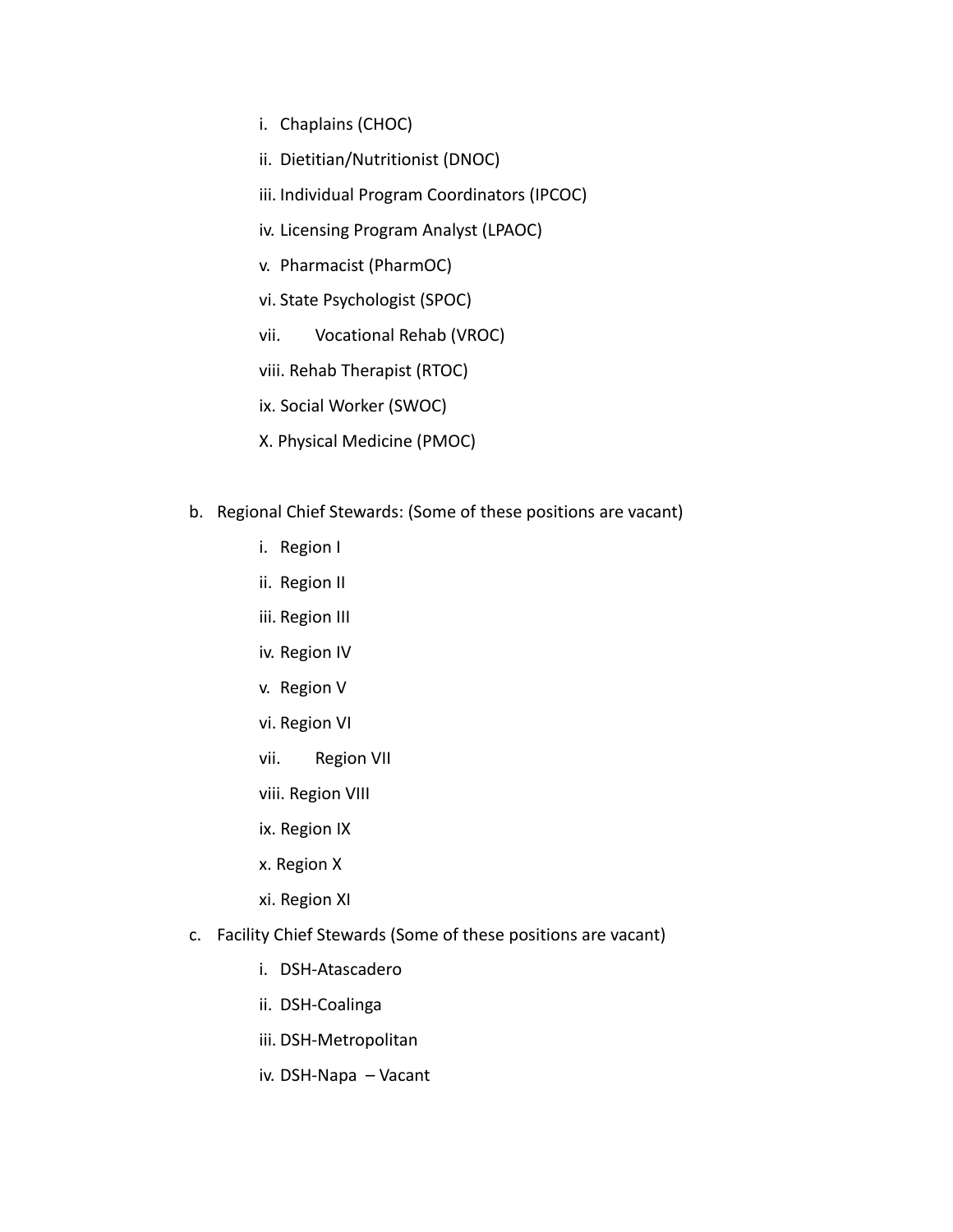v. DSH-Patton

vi. Porterville DC

- III. Committee Reports
	- a. Membership COmmittee: Planning for membership blitz in October
- IV. Adjournment
- **● NDI/SDI presentation: A copy of the PowerPoint presentation will be emailed to Janelle Fisher and she will distribute it to the executive board. This was done on 07-10-21 at 12:17pm**

## **Motions**

**Motion #1: Brian Kaufman To approve the May 8, 2021 Executive Board Minutes 2nd to motion: Joseph Greene Discussion: None Vote: Passed in Consensus**

**Motion #2: Joseph Greene To refer correspondence sent to Janelle Fisher via email on 7/7/21 received from Yok Choi to the Constitution Committee for review 2nd to motion: Alex Pitz Discussion: Will be referred to the Constitution Committee Vote: Passed by Consensus**

**Motion #3: Joseph Greene postpone old business item #1 for the next executive board meeting in September 2021 2nd to motion: Xochilt Martinez Discussion: We will wait for the next board meeting due to low attendance during this meeting. Vote: Passed by Consensus**

**Motion #4: Ellen Beraud Recess for Lunch returning at 12:30pm 2nd to motion: Brian Kaufman Discussion: None Vote: Passed by consensus**

**Motion #5: Denise Nicks to reschedule the Convention to January 2022 and make it a hybrid and the convention committee to decide about having the large occ.**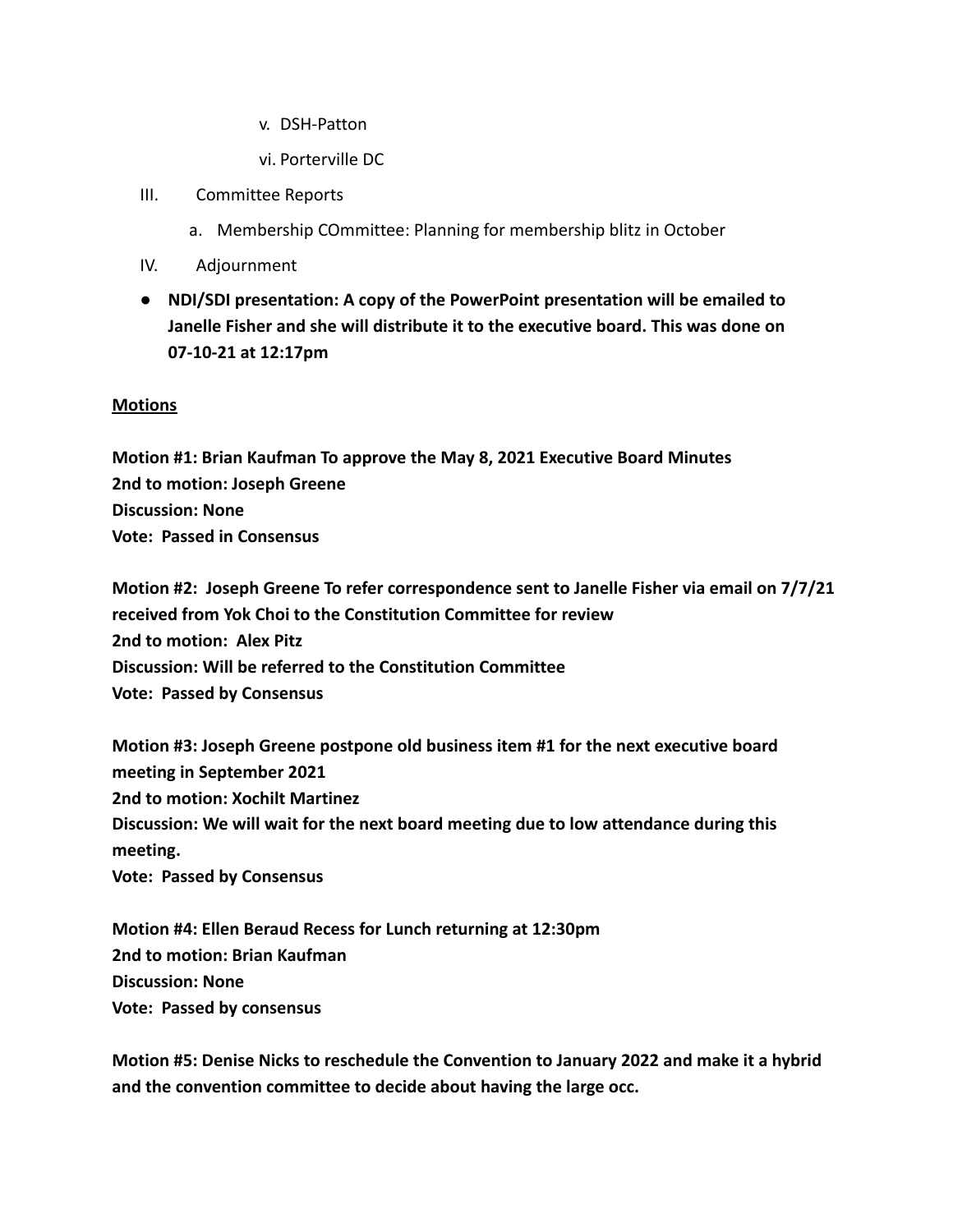**\*Amended motion is as follows to reschedule the Convention to January 2022 and make it a hybrid**

**2nd to motion: Joseph Greene**

**Discussion: The Large Occupation meeting is not constitutional. We need 5% of the membership to have quorum at the Convention. The combining of the meeting is done to bolster the numbers of members per Al Austin. It is cheaper to combine the meetings. Per Denise Nicks, postponing is a good solution to cancelling the convention. Xochilt Martinez Occupational Chair should be left out of the decision.**

**Vote: Yes: 12 Nay: 1 Abstain: 1 Motion passes.**

**Motion #6: Amendment to strike language regarding the Large Occupation from this motion from Joseph Green regarding motion #5 2nd to motion: Denise Nicks Discussion: None Vote: Passed by consensus**

**Motion #7: Denise Nicks Establish a workgroup composed of at least 3 representatives from each discipline (art, dance, music) to review, discuss, and provide feedback to the Recreation Therapy Licensing Task Force regarding the licensing draft. \*\*\*Denise Nicks withdraws this motion\*\*\***

**2nd to motion: Joseph Greene**

**Discussion: Asks why Denise Nicks is asking permission to solicit information from her constituents.**

**Vote:**

**Motion #8: Denise Nicks Rehabilitation Therapy Classification to be reviewed as specified in 15.15 of our contract at least starting this year. 2nd to motion: None Discussion: Vote:**

**Motion #9: [Hassan Juma-Ramadhan](mailto:hassan.juma-ramadhan@afscmelocal2620.org) We have a standing agenda item of items arising from Executive Board reports submitted at future executive board meetings 2nd to motion: Denise Nicks**

**Discussion: [Hassan Juma-Ramadhan](mailto:hassan.juma-ramadhan@afscmelocal2620.org) for the past 2 years has been reading reports and once the reports are submitted that is the end of it. Joseph Greene we already have a procedure in place to address this issue which consists of submitting an agenda item for placement on the agenda at the next executive board meeting.**